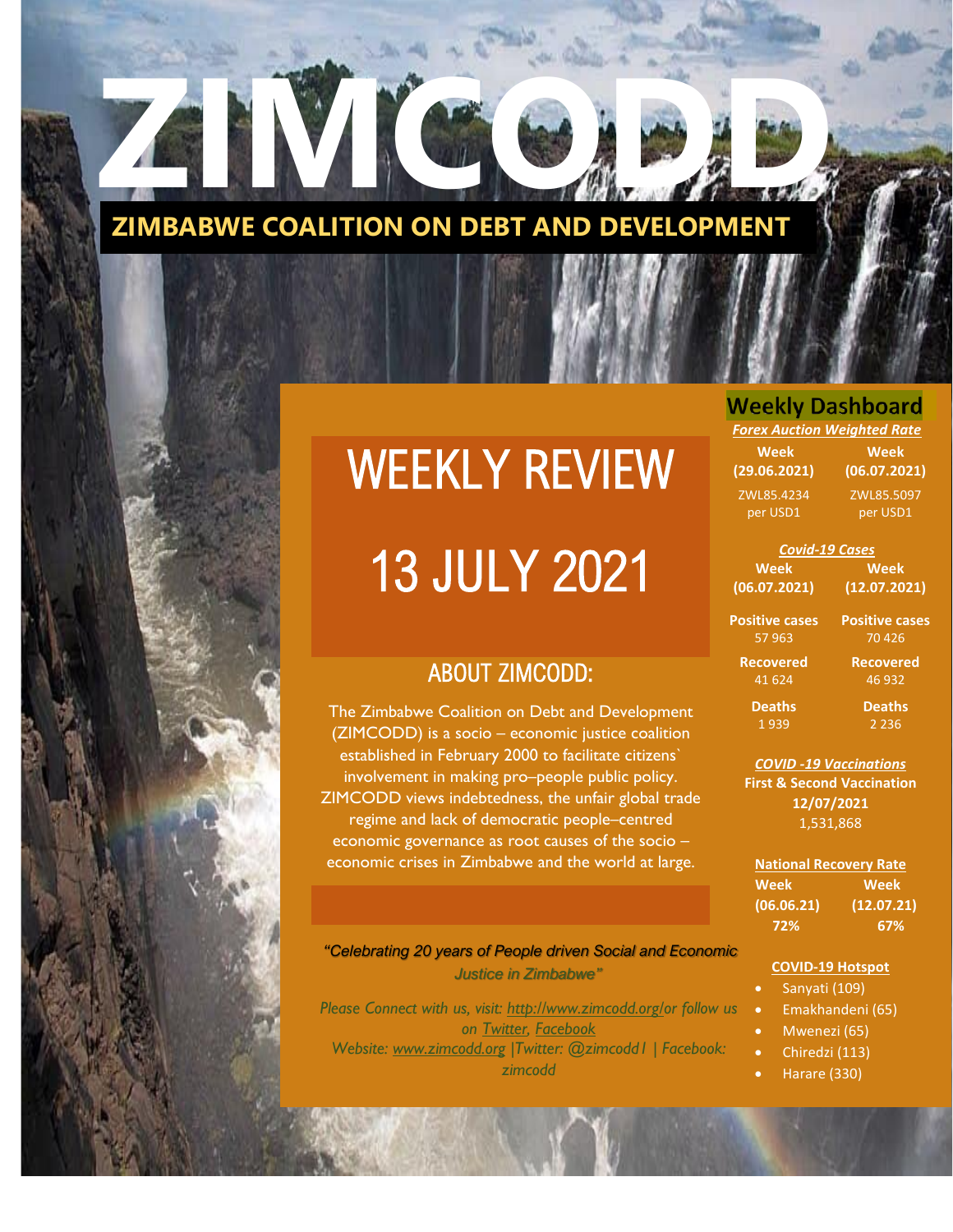#### **Contents**

| 5. IMPORTANCE OF PUBLIC SECTOR AUDITING IN THE CONTEXT OF DEVOLUTION IN ZIMBABWE  4            |  |
|------------------------------------------------------------------------------------------------|--|
|                                                                                                |  |
|                                                                                                |  |
| 8. FROM REGIONAL DESK: PRO-DEMOCRACY PROTESTS IN ESWATINI. PRO ZUMA PROTESTS IN SOUTH AFRICA 7 |  |

#### <span id="page-1-0"></span>**1. COVID-19 Resource Tracker Issue NO. 64**

#### **Overview**

The COVID-19 Resource tracker is a ZIMCODD initiative to keep track of all resources pledged, received and expended by the Government of Zimbabwe in response to the COVID-19 pandemic from March 2020 to date. The aim of the COVID-19 Resources Tracker is to strengthen transparency and accountability by the government on COVID-19 resources while empowering citizens with information to hold the government to account for the allocation and utilisation of COVID-19 resources. The tracker is updated on a weekly basis.

The full tracker is found on:<http://zimcodd.org/wp-content/uploads/2021/07/Tracker-Issue-64.pdf>

#### **Overall:**

Total Pledges = US\$850,895,684 Honoured Pledges = \$633,674,503 Amount Spent = \$517,505,028

#### **For the week ending 6 July 2021:**

Total Pledges = US\$- Honoured Pledges =US\$5,000,000 Amount Spent = US\$5,000,000

#### <span id="page-1-1"></span>**2. The intrinsic value of the \$50 note**

Amongst the notable qualities of money the world over is the 'store of value' function attached to a currency. The RBZ introduced the highest local currency denomination of Z\$50 at a time the US\$ is pegged at approximately Z\$85 in the auction market, implying that the new note equates to US\$0.59. The new note tumbles to a mere US\$0.36 when the parallel market rate is assumed. The highest notes in Zambia, Botswana and South Africa are worth US\$4.50, US\$18.35 and US\$ 14 respectively – denoting the decimated purchasing power of the local currency. The concern to the ordinary citizen is how many groceries can you buy with the Z\$50? One requires two new Z\$50 notes to buy a loaf of bread whilst the full complement of all the notes (\$50, \$20, \$10, \$5 and \$2) when added together cannot buy a loaf of bread. This is just but a replay of the well-known inflation experiences of 2008/2009 which led to the abandonment of the Z\$ as the US\$ took center stage in supporting transactions in Zimbabwe. In an inflationary environment, the introduction of new notes is unpopular as the same notes lose value instantly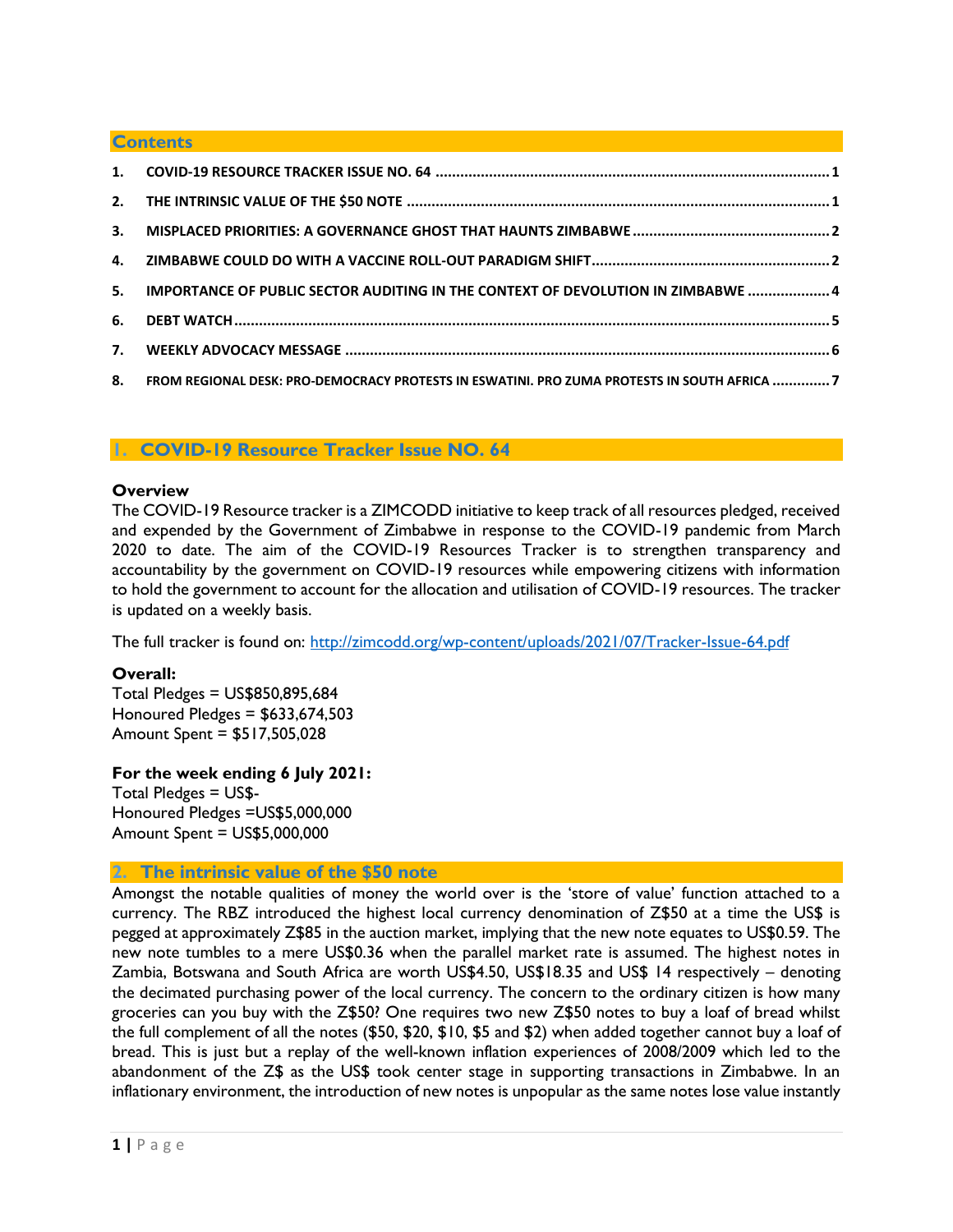igniting the need to introduce higher denominations reminiscent of the 2008 era where the RBZ printed a quintillion dollar note incapable of paying a loaf of bread. The value loss of the local currency scuttles confidence building by the public thereby discouraging savings as interest earned is lower than the inflation rate (negative return). Notably, the government demands payment for its services in the US\$ - pointing to government's loss of confidence in its very own currency. Efforts must be channelled towards stabilizing the value of the Z\$ before further notes are introduced otherwise the printing of money becomes a worthless exercise. The introduction of the new Z\$50 advances government's motive of acquiring the US\$ through profit made by issuing the new notes.

#### <span id="page-2-0"></span>**3. Misplaced Priorities: A governance ghost that haunts Zimbabwe**

Zimbabwean public officials seems to be out of touch with reality. Their governance decision-making attests to this verdict. One month ago, ZIMCODD published an article in the Weekly Review on the 1st of June titled "Who Gets What, When and How: Understanding the Politics of Public Resource Management in Zimbabwe"<sup>1</sup>. The article exposed governance epidemics propelled by misplaced priorities. This weekly review covers another case of misplaced priorities, Chiredzi West MP Farai Musikavanhu intends to use ZWL 1 million which is half of the Constituency Development Funds (CDF) to refurbish Tshovani Stadium at the expense of the welfare of the people within the constituency<sup>2</sup>. United Chiredzi Residents and Ratepayers Association Advocacy Officer Constance Chikumbo noted that the move to upgrade the stadium was anchored on the MP`s ambitions as he is the patron of Chiredzi Stars FC. Chiredzi is currently at the apex of COVID-19 hotspot areas with 113 active cases as of  $13<sup>th</sup>$  July 2021. Therefore, rather than channelling the ZWL2 million CDF towards pandemic management and infrastructure that helps reduce COVID-19 fatality rate the MP saw it fit to refurbish the stadium. It is critical to note that teams in lower divisions have not played games for almost two years now3.

Chiredzi District only has one referral hospital that is Chiredzi General Hospital. Currently the hospital is in a dilapidated state with infrastructural gaps propelled by population increase and poor service capacity of the government. According to one key informant, "Chiredzi General Hospital has a bedding capacity of 150 and this is not in tandem with the current population. This is evidenced by the fact that, cases of women giving birth alone outside the maternity ward are increasing, thus further disregarding the right to good health for women. At the same time Chiredzi Polyclinic which is operated by Chiredzi Town Council is in doldrums as it is failing to provide basic health care. It is the same clinic that Musikavanhu visited in in 2019nd threw-out thousands of donations simply because they had been donated by an opposition member<sup>4</sup> thereby denying citizens the right to health. If Zimbabwe is to develop there is need to re-orient public officials so that they get to understand the plight of the citizens and embrace it in decision-making. Public officials' decisions should be people-centered, reflecting a hybrid approach with both the top-down and bottom-up approaches. That is the only way the state can be able to fulfil its fiduciary duties and uphold the concept of social contract which gives it power to govern. Alternatively, the government could establish a strong meta-governance system that makes it difficult for MPs to decide how CDFs can be used without citizens' approval and input.

#### <span id="page-2-1"></span>**4. Zimbabwe could do with a vaccine roll-out paradigm shift**

With the goal of inoculating 10 million Zimbabweans (60% of the population) to attain herd immunity, Zimbabwe launched its national vaccination program on February 18th, 2021. This followed Zimbabwe's approval of four vaccines namely Sinopharm and Sinovac from China, Covaxin from India and Sputnik V from Russia<sup>5</sup> and the receipt of the donation of 200 000 doses of the Sinopharm vaccine from China.

<sup>1</sup> [www.zimcodd.org/sdm\\_downloads/zimcodd-weekly-review-and-update/](http://www.zimcodd.org/sdm_downloads/zimcodd-weekly-review-and-update/)

<sup>2</sup> <https://bulawayo24.com/index-id-news-sc-national-byo-205744.html>

<sup>3</sup> <https://bulawayo24.com/index-id-news-sc-national-byo-205744.html>

<sup>4</sup> <https://www.zimbabwesituation.com/news/zanu-pf-mp-rejects-mdc-officials-medical-donations/>

<sup>5</sup> [www.xinhuanet.com/english/africa/2021-03/30/c\\_139847575.htm](http://www.xinhuanet.com/english/africa/2021-03/30/c_139847575.htm)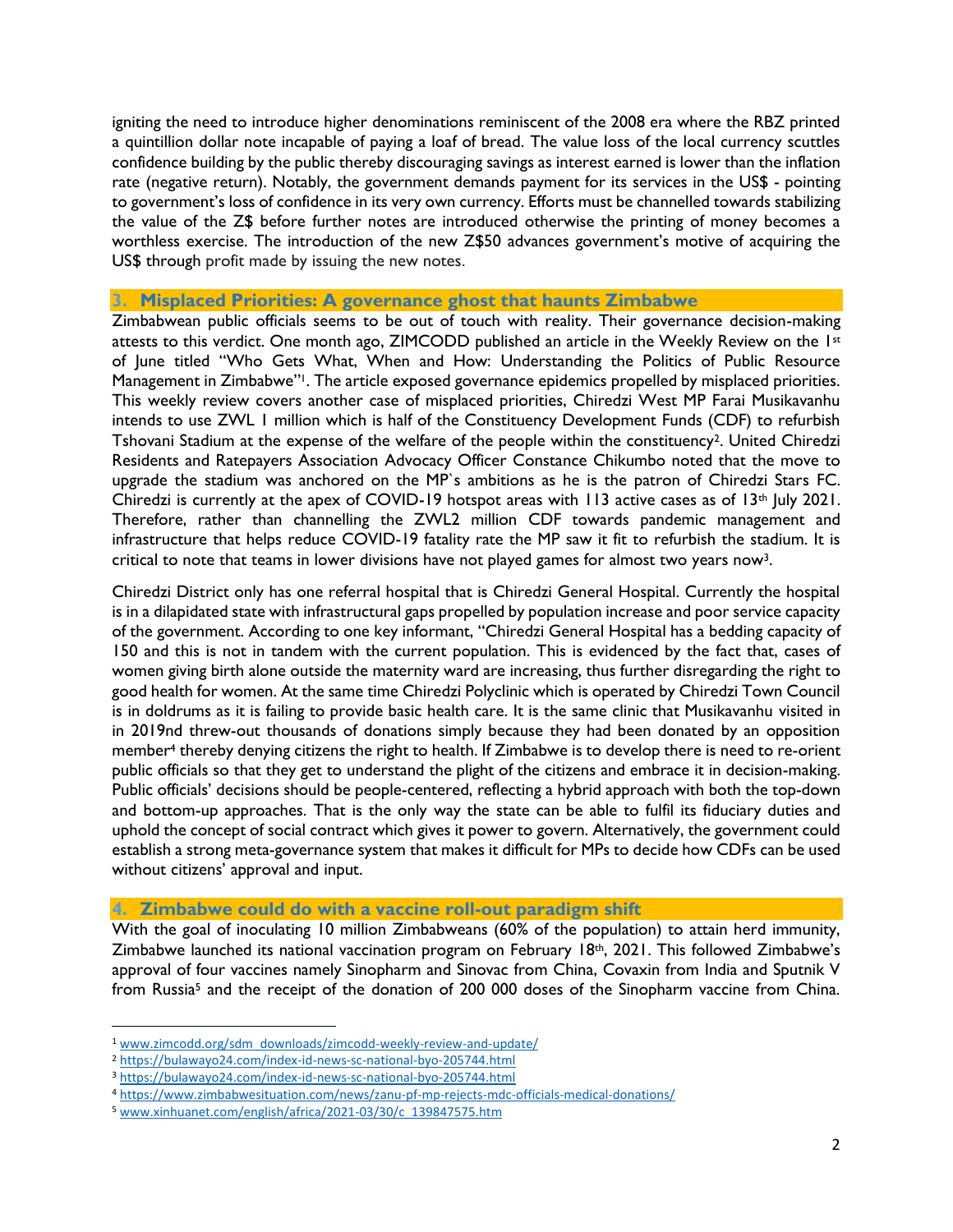Despite being ranked  $7<sup>th</sup>$  position in Africa<sup>6</sup> and  $3<sup>rd</sup>$  position in Southern Africa in terms of COVID-19 management, the Zimbabwean vaccination programme has been marred by a number of structural, systemic, administrative and operational challenges. These challenges range from low uptake due to limited vaccine awareness; poor storage capacity; poor vaccine redistribution to restock vaccination points across the country; vaccine stampedes as the demand shot up; lack of transparency and accountability on the procurement and distribution of the vaccines. This weekly review reflects on the major constraints to an effective vaccination programme and proffers recommendations on how the Zimbabwean government can espouse a paradigm shift to provide all Zimbabweans with a just and equitable vaccination program.

#### **Deterrents to effective national COVID-19 vaccination programme in Zimbabwe:**

**Misinformation** - Misinformation continues to be one of the biggest obstacles affecting the uptake of the national vaccination programme particularly around the safety and efficacy of the vaccines. This is because of the many conspiracy theories spread via social media. The challenge has not only affected ordinary citizens but also the medical personnel who in spite of being given the first preference as front liners implored the government to assure the nation of the percentage of protection against the mutating COVID-19 variants<sup>7</sup> before they could be tested.

**Social acceptability and mistrust in vaccinations** - Demand and uptake of the vaccine depend on transparency, access to reliable and timely information, trust in those providing the vaccines, and understanding the benefits of vaccines. This has not been the case in Zimbabwe resulting in vaccine hesitancy which is among the top 10 global health threats according to WHO<sup>8</sup>.

**Acute vaccine shortages across the country** - the country registered acute vaccine shortages in the period May to July as the increased demand for COVID-19 vaccines outweighed the vaccine supply as reported in the **ZIMCODD** weekend reader of 9<sup>th</sup> July 2021 on the situation analysis of COVID-19 vaccination program.

**Zimbabwe's access to vaccines** – the question for many Zimbabweans is whether or not the government has fiscal legroom to procure 20 million doses to vaccinate 10 million people amidst the sharp rise in COVID-19 infections and deaths? The government recently reported that of the US\$100million announced by treasury on 31 January, it has expended US\$40million<sup>9</sup> on vaccine acquisition leaving a balance of US\$60 million. However, if the country has spent US\$40million on barely 5million doses of vaccines (approximately 25% of target), then the country needs resources to the tune of US\$120 million to procure 20 million vaccines so as to attain herd immunity. Already, there is a gap since what the government budgeted for is US\$100 million which constrains the capacity of the county to provide the vaccines to all willing citizens let alone the most vulnerable citizens.

**Storage and distribution challenges** – the country has also been experiencing infrastructural challenges particularly in relation to storage, logistics and distribution of the vaccines in order to reach the vulnerable citizens in the marginalised and hard-to-reach areas. This has disadvantaged the rural folks and all those who reside in areas far away from towns or local health centres. Such inequalities in access to vaccines have been the major challenges to a just and equitable vaccination programme although the recent introduction of mobile vaccination centres in some parts of the country will attempt to partly address this issue.

<sup>6</sup> <https://www.newsday.co.zw/2021/05/zim-gets-top-ranking-for-managing-covid-19-vaccination/>

<sup>7</sup> <https://www.newzimbabwe.com/nurses-reluctant-to-take-covid-vaccine-union/>

<sup>8</sup> <https://www.mercycorps.org/blog/getting-vaccines-everyone-everywhere>

<sup>9</sup> <https://twitter.com/MoHCCZim/status/1413440950559338496>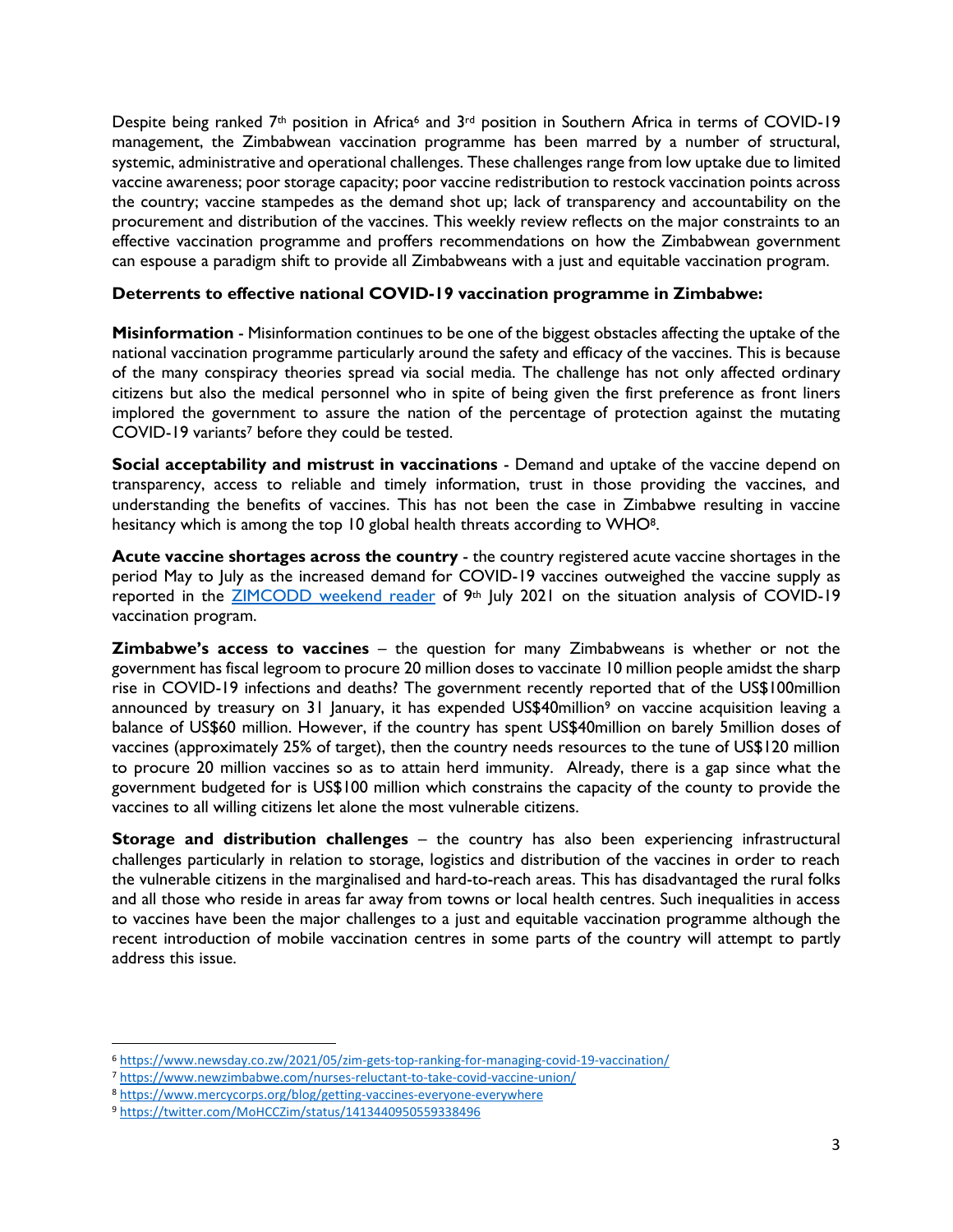The preceding factors are among the many challenges that have been key in restraining Zimbabwe from having a just and equitable national vaccination. This underscores the need for a paradigm shift in the vaccine roll-out plan to ensure *ALL* citizens have access to COVID-19 vaccines. We recommend:

- **Provision of tailor-made vaccination roll-out** Vaccination campaigns need to be context specific. This calls for well-planned and executed campaigns anchored by functional health system and infrastructure, and sound information systems to raise awareness, to schedule, track and report on the vaccinations.
- **Strengthening vaccination support through co-operation with civil society on the vaccination agenda** - civil society is critical in enabling the country to achieve equitable access to COVID-19 vaccines. Civil society will strengthen vaccine rollout through advocacy efforts to draw attention to the benefits of equitable access, break down social and cultural barriers to vaccines thereby building trust in vaccination programmes. CSO will also provide support by providing oversight on vaccine roll-out to ensure accountability on key issues such as policies, budgets and expenditure with the aim of making COVID-19 vaccines available to and affordable. Persuading people to trust the vaccines will require humanitarian groups, government and public health experts to work together to dispel the myths and provide reliable information.
- **Rebuilding public mistrust through information dissemination**  The success of the COVID-19 vaccination program is hinged on timely, consistent, reliable information dissemination on progress, challenges, and successes. This is critical for an inclusive and participatory vaccination program. Information dissemination should be decentralized to the very local and traditional community structures, this will restore public trust in its leadership and ultimately trust in the vaccination program.
- **Putting people at the centre of the vaccination program as enshrined in the** Zimbabwean Constitution, other regional and international protocols which Zimbabwe has ratified, access to health is a basic human right and one of the government's fiduciary duties. In order to fulfil this fundamental right, the government must be guided by its public health policies and the supreme constitution to deliver an equitable and just vaccination program for all citizens. Priority should be given to the vulnerable and marginalized members of the society. While prioritizing frontline workers and informal traders among other groups, the *leaving no one behind* principle should be adopted. People, from whom the power to govern is derived, should be placed at the center of the vaccination program for it to be a success.
- **Monitoring, evaluation and data management** monitoring, tracking, evaluation and data management of the national vaccination program remains critical for success. Regular and systematic monitoring and evaluation is key to achieving a just and equitable national vaccination program. A well-defined and decentralized monitoring and reporting system coupled with infrastructure and capacity building of all key elements in the health-delivery system is required now more than ever to inculcate transparency and accountability in the management of the vaccination program. It is also critical for the ongoing learning and improvement of the COVID-19 national vaccination program through timely addressing of identified gaps, barriers and risks.

#### <span id="page-4-0"></span>**5. Importance of public sector auditing in the context of devolution in Zimbabwe**

Public sector auditing remains a cornerstone for the realisation of sound public sector governance. Through conducting factual and unbiased assessment of the public sector financial statements, public auditors especially Supreme Audit Institutions (Office of the Auditor General in the case of Zimbabwe) assist public entities, constitutional entities and local authorities to promote good governance anchored on public accountability, transparency, integrity, efficiency and effectiveness in all matters and decisions involving public funds. Above all, public sector auditing plays a crucial role in ascertaining whether public funds are being utilised for the attainment of set goals and objectives. Public sector auditing thus remains imperative for promoting efficiency and effectiveness both at local and national levels.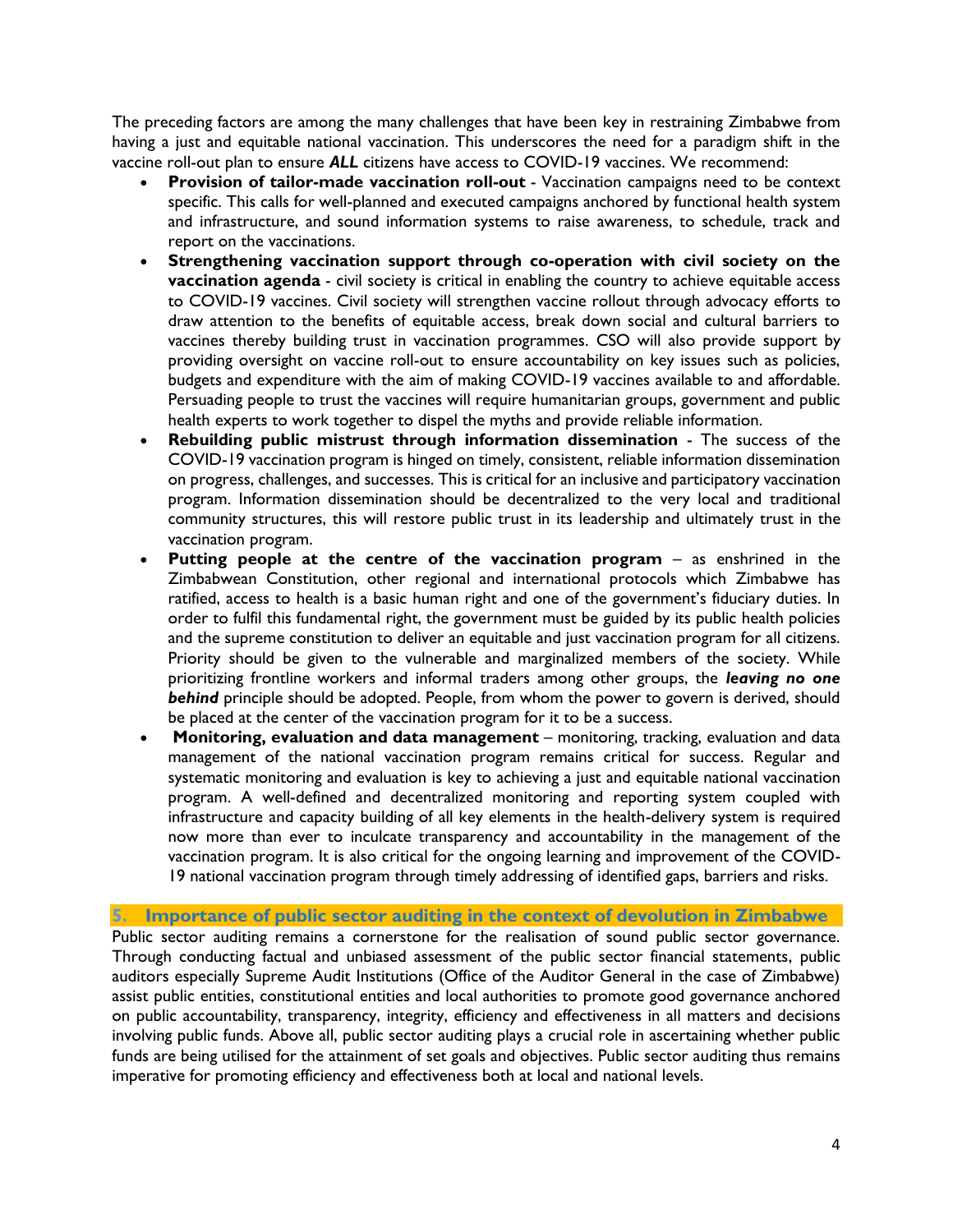The capacity of both the central government and local authorities to redeem the country's public service delivery sector has always been questionable. Hopes are however pinned on the country's devolution agenda which is gathering momentum and is considered a vehicle for economic growth and a means towards the attainment of Vision 2030. Devolution refers to a situation where central government transfers legislative, executive, administrative and financial decision-making authority to local governments that have clear and legally recognised jurisdictions within which they provide public services to constituents to whom they are accountable. The Devolution and Decentralisation Policy recently promulgated sets the foundation for the devolution of powers. Devolution is basically defined by three key aspects which are fiscal, political and administrative autonomy. Zimbabwe's devolution program is largely founded on the principle of empowering provincial government councils to spearhead economic and social development projects in their areas by leveraging on local resources.

Devolution is not however an end in itself and as such are key necessary conditions that need to be in place for the successful implementation of devolution, chief among them being strengthened governance systems in local governments. There is an urgent need for fiscal sector reforms at local tiers of government to guarantee improved efficiency and effectiveness. It is worrying to note that, perennially, the Office of the Auditor General exposes gross public financial misconduct and malpractice in local authorities and the recommendations have either been ignored or partially implemented. Without governance reforms in local governments, the set objectives of devolution in Zimbabwe will not be achieved.

Despite devolution presenting potential to unlock the much needed social and economic transformation in Zimbabwe, it presents a moral hazard in as far as public resources management at local level is concerned. Public auditing therefore remains key in assessing the extent of preparedness of local authorities to autonomously run their affairs when the country fully devolves governance. It is important for the local authorities to take the Auditor General's reports seriously for them to work on anomalies and address the governance challenges currently bedevilling them.

#### <span id="page-5-0"></span>**6. Debt Watch**

#### **Focus on Domestic Public Debt**

Zimbabwe is in debt distress mainly due to the continued accumulation of external debt arrears which are estimated at over US\$6.6 billion translating to 62% of total external debt. This makes it difficult for the country to access financing from International financial institutions. For as long as the debt arrears are in place, the country will not have access to concessional financing from both multilateral and bilateral development partners. As such domestic financial and capital markets remain the major source of budget financing for Treasury. This has contributed to the rising domestic public debt. According to the 2020 Annual Debt Bulletin, Domestic debt as at end December 2020 amounted to ZWL\$16.7 billion that is 1.4 per cent of GDP as shown in table 1 below.

| <b>Category</b>            | 2019  | 2020   |
|----------------------------|-------|--------|
| <b>Treasury Bills</b>      | 1,211 | 3,126  |
| <b>Treasury Bonds</b>      | 7,672 | 11,085 |
| Domestic arrears           | _*    | 2,490  |
| <b>Total Domestic Debt</b> | 8,884 | 16,702 |

#### **Domestic Debt 2019-2020 (ZWL\$ Million)**

SOURCE: 2020 Annual Public Debt Bulletin

\*Arrears to domestic suppliers were not reported in 2019 as there was an ongoing consolidation exercise of these arrears. The 2020 figures are preliminary.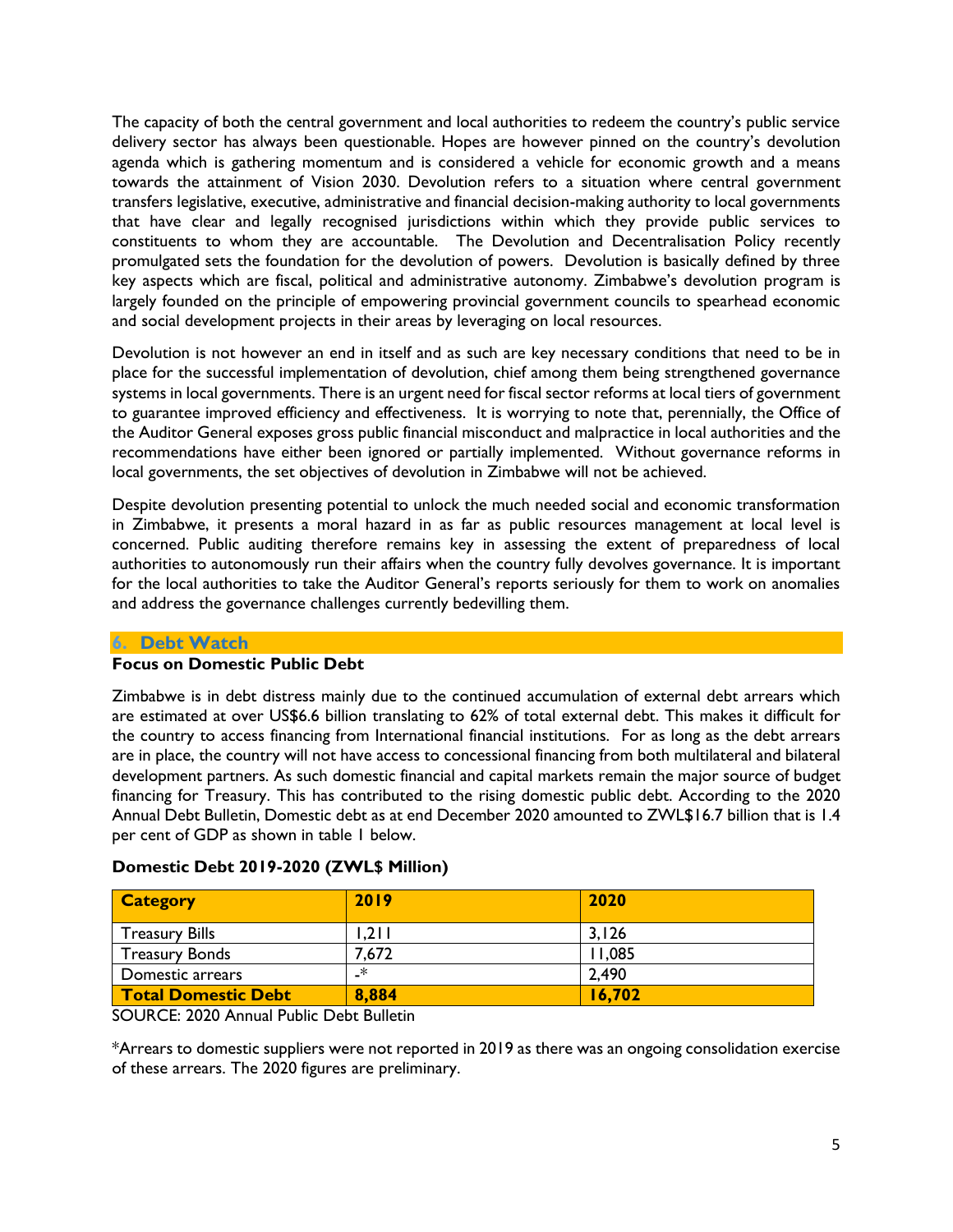In order to manage domestic debt throughout 2020; the government continued to rely on the Treasury Bill auction system among other measures. According to the 2020 Annual Public Debt Bulletin, in 2020, Treasury raised a total of ZW\$7.85 billion through the issuance of Treasury Bills via the auction system and private placements. Of the ZW\$7.85 billion raised through Treasury Bills issuances, ZW\$4.03 billion was for health related COVID-19 pandemic expenditures, while ZW\$3.4 billion was for restructuring existing debt, which was converted into Treasury Bills. A total of ZW\$327 million was issued to mobilise resources for grain importation and ZW\$8.95 million was for cash flow management, including maturing Treasury Bills resulting in the ZWL\$16.7 billion domestic debt stock as of 31 December 2020.

Given the limited or no access to official foreign finance, the government must intensify its re-engagement efforts with the international community with the view of formulating a comprehensive debt strategy in consultation with all creditors. In addition, Zimbabwe must leverage on its mineral resource base for domestic resource mobilisation.

#### <span id="page-6-0"></span>**7. Weekly Advocacy Message**

#### **Government Must Support the Poor and Vulnerable During Lockdown.**

Zimbabwe is experiencing a spike in COVID-19 cases with the government indicating that the country is experiencing the 3<sup>rd</sup> wave of this deadly virus. To this end, the government introduced level 4 lockdown measures that have led to business hours being reduced and citizens having to stay indoors. Though these measures to curb the spread of the virus are welcome, we reiterate that the government must not forget to cushion and support the poor, vulnerable, the elderly and low-income earning households as well as child headed households.

We are cognizant of the fact that there have been demolitions of vending sites in places like Mbare, Mupedzanhamo and Chitungwiza, areas where the poor, youth and women have been irking out a living from. The lockdown that subsequently followed the demolitions did not put in place measures at central government level to support and take care of these affected people.

As a social and economic justice movement that is there to defend the interests of the poor and economically marginalized ZIMCODD calls on the government of Zimbabwe to do the following:

- 1. Provide cash funds to the Department of Social Welfare so that this department can support low income earning households, the unemployed and the poor with at least ZWL3000 per week;
- 2. That the government of Zimbabwe uses part of the ZWL8 billion surplus to construct new and user-friendly vending sites in places like Mbare, Chitungwiza and Mupedzanhamo so that affected informal sector traders and unemployed youth can have access to decent working conditions in line with Zimbabwe's labour laws and International Labour Organization decent work standards;
- 3. That the government provides food hampers with adequate basic food stuffs for a household of 5 on a monthly basis to 2 million food insecure households in Zimbabwe so as to enable citizens to enjoy their constitutionally guaranteed right to food;
- 4. That the government of Zimbabwe as envisioned in the NDS1 starts to construct the 260 000 decent housing units to fulfil the right to shelter that is provided for by the constitution. If citizens are expected to stay indoors or at home so that the country can defeat COVID-19 then government must with immediate effect construct at least 3 bedroomed houses for those households/citizens that live in squalid conditions in places like the inhumane and inhabitable Mbare, Makokoba, Sakubva flats among other indecent shelter that Zimbabweans live in throughout the country.